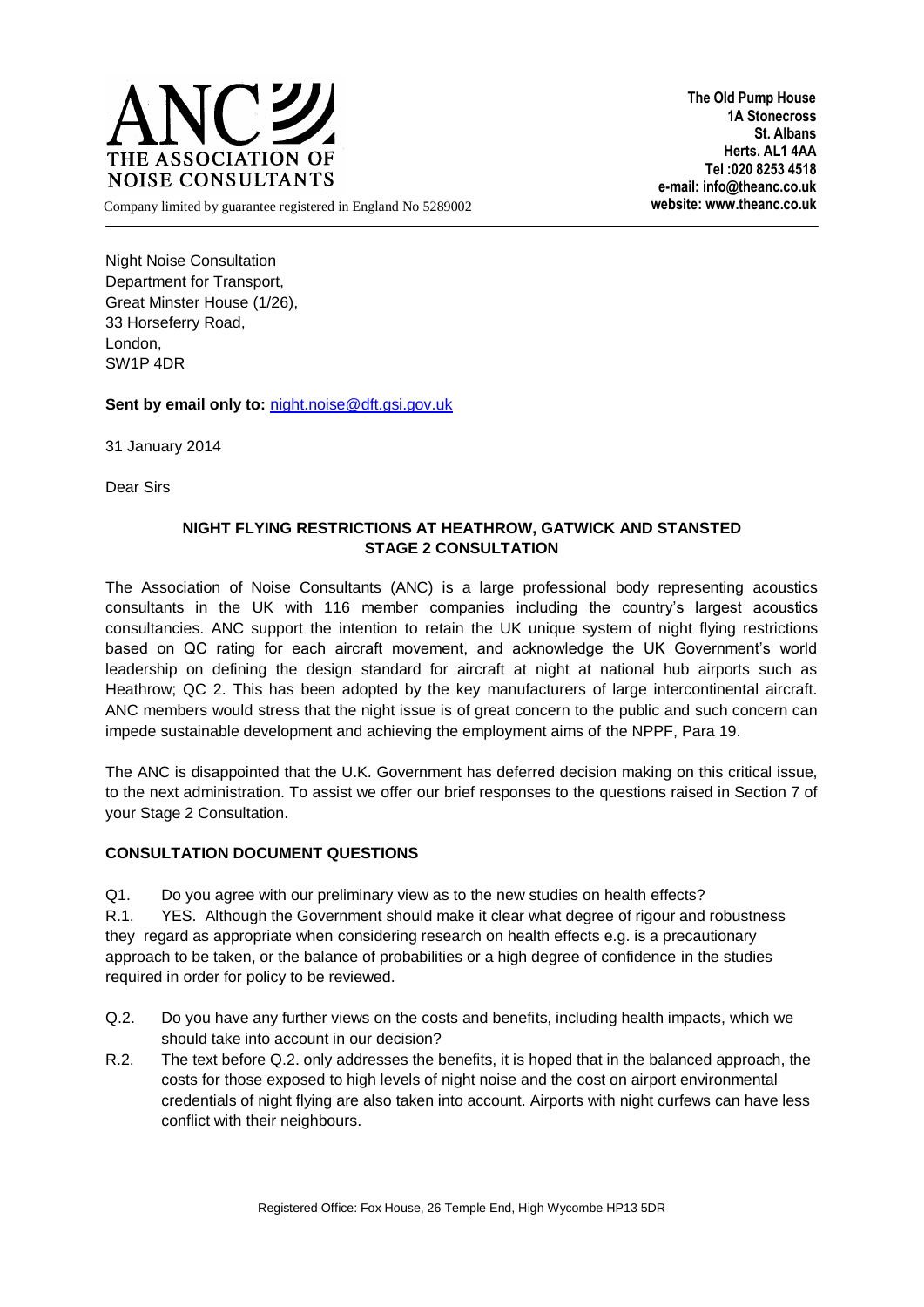- Q.3. Do you agree with the proposed environmental objectives?
- R.3. The first objective is appropriate, but should apply to the eight hour period i.e. 2300 to 0700 hrs, not just to part of the night as proposed. The fourth objective should apply to the entire night period.
- Q.4. Do you agree that the next regime should last until October 2017?
- R.4. NO. An earlier date should be sought to complete the review after ASAP after publication by the Airport Commission.
- Q.5. Do you have any views on revised dispensations guidance?
- R.5. None.
- Q.6. Do you agree that we should maintain the existing movement and noise quota limits until October 2017?
- R.6. YES
- Q.7. Do you have any comments on our forecasts to October 2017?
- R.7. NO
- Q.8. Do you have any views on how benefits of quieter aircraft can be shared in the future between communities living close to the airport and the aviation industry?
- R.8. The benefits of quieter aircraft are for the community less noise from individual events at night (i.e. those events that cause sleep disturbance), for the industry no benefit arises due to the inclusion of a movement limit as well as a QC budget limit. Consideration should be given to incentivise the industry by allowing more activity, balanced with the overall noise impact, if new quieter planes are acquired and used at the London Area Airports. A related issue would be to penalise those operating the noisier aircraft, and distributing the penalty funds raised to community projects.
- Q.9a. Do you agree with extending the operational ban of QC/8 and QC/16 aircraft to the entire night period?
- R.9a. YES
- Q.10. Are there any other changes to the regime which we should consider?
- R.10. It would be helpful to bring into the regime the results of the very extensive noise monitoring at the Airport's fixed monitors. This would allow the public to understand better the noise contributions made by individual aircraft types and individual operators. The information is already collected and so minimal cost would be involved. This could relate to demonstrating the benefits of operational changes in landing and departure procedures.
- Q.11. Do you have any further comments on the scope for trialling new operational procedures which have potential noise reduction benefits in the period up to 2017?
- R.11. ANC welcome proposed practical work to develop operations such that it can be stated that aircraft are operating as quietly as possible, not the current situation.
- Q.12. Are there any other matters you think this consultation should cover?
- R.12. YES, the actual noise impact of the future noise in terms of sleep disturbance for those with properties within the Airports sound insulation scheme and those not eligible, i.e. number of awakenings /night-time annoyance etc.